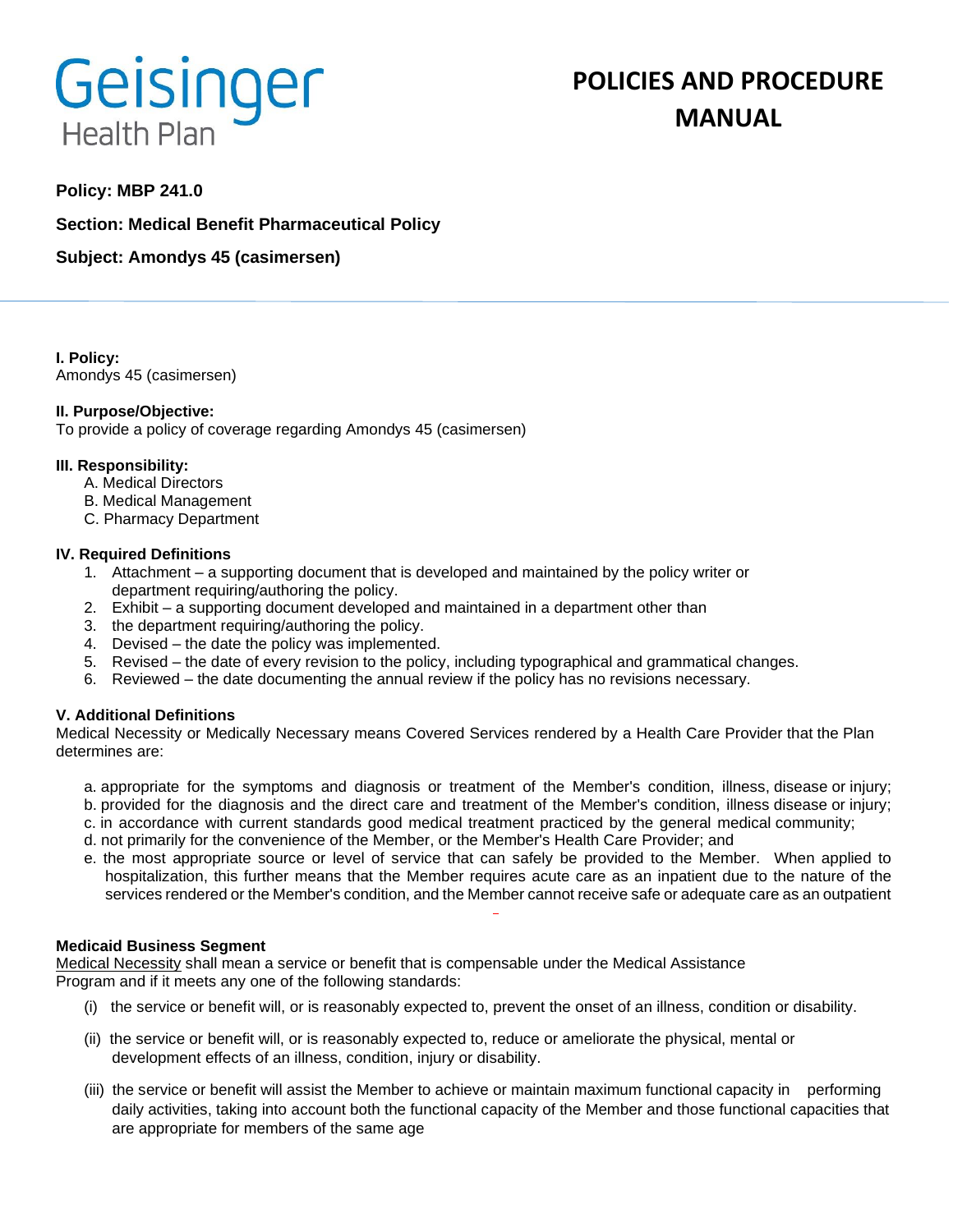## **DESCRIPTION:**

Casimersen is an antisense oligonucleotide designed to bind exon 45 of dystrophin pre-mRNA, resulting in exclusion of this exon during mRNA processing. Skipping of exon 45 allows for production of an internally truncated dystrophin protein in patients with a confirmed mutation that is amenable to exon 45 skipping.

Casimersen is approved under accelerated approval based on an increase in dystrophin production in skeletal muscle observed in patients treated with casimersen. Continued approval may be contingent upon verification of a clinical benefit in confirmatory trials.

## **CRITERIA FOR USE: Requires Prior Authorization by Medical Director or Designee**

Amondys 45 (casimersen) will be considered medically necessary when all of the following criteria are met:

- Medical record documentation of interdisciplinary team involvement including, at a minimum, neurology, cardiology, pulmonology, and a genetic specialist (e.g., geneticist, genetic counselor, etc.) **AND**
- Medical record documentation of Duchenne's Muscular Dystrophy (DMD) confirmed by genetic testing **AND**
- Medical record documentation that the member has a confirmed mutation of the DMD gene that is amenable to exon 45 skipping confirmed by a genetic counselor **AND**
- Medical record documentation of a baseline evaluation, including a standardized assessment of motor function by a neurologist with experience treating Duchenne muscular dystrophy **AND**
- Medical record documentation that Amondys 45 is being given concurrently with oral corticosteroids unless contraindicated or intolerant **AND**
- Medical record documentation that patient will receive a dose consistent with the Food and Drug Administration (FDA) approved labeling (maximum dose of 30 mg/kg infused once weekly) **AND**
- **For Commercial Lines of Business only:**
	- $\circ$  Medical record documentation that the patient is ambulatory (e.g., able to walk with assistance, not wheelchair bound, does not have full-time dependence on motorized wheelchairs or scooters for mobility) as proven by documentation of a 6-Minute Walk Test Distance (6MWT) within the past 3 months of initiation of Amondys 45.

**Note**: Exon Deletions\* on the Duchenne Muscular Dystrophy Gene Theoretically Amenable to Exon 45 Skipping

| 7-44      |       |       |       |       |       |       |       |       |       |
|-----------|-------|-------|-------|-------|-------|-------|-------|-------|-------|
| $12 - 44$ | 18-44 |       |       |       |       |       |       |       |       |
| 44        |       |       |       |       |       |       |       |       |       |
| 46        | 46-47 | 46-48 | 46-49 | 46-51 | 46-53 | 46-55 | 46-57 | 46-59 | 46-60 |
| 46-67     | 46-69 | 46-75 | 46-78 |       |       |       |       |       |       |

\*The first number represents the first exon deleted. The last number is the last exon deleted. The dash (-) represents all exons in between the first and last exon deleted.

**AUTHORIZATION DURATION**: Initial approval will be for 6 months or less if the reviewing provider feels it is medically appropriate. Subsequent approvals will be for an additional 6 months or less if the reviewing provider feels it is medically appropriate and will require medical record documentation of the following:

- Medical record documentation that the member continues to benefit from treatment with casimersen **AND**
- Medical record documentation of an annual evaluation, including an assessment of motor function ability, by a neurologist with experience treating Duchenne muscular dystrophy **AND**
- Medical record documentation that Amondys 45 continues to be given concurrently with oral corticosteroids unless contraindicated or intolerant **AND**
- Medical record documentation that the patient will continue to receive a dose consistent with the Food and Drug Administration (FDA) approved labeling (maximum dose of 30 mg/kg infused once weekly) **AND**
- **For Commercial Lines of Business only:**
	- $\circ$  Medical record documentation that the patient remains ambulatory (e.g., able to walk with assistance, not wheelchair bound, does not have full-time dependence on motorized wheelchairs or scooters for mobility) as proven by documentation of a follow-up 6-Minute Walk Test Distance (6MWT) within the past 6 months.